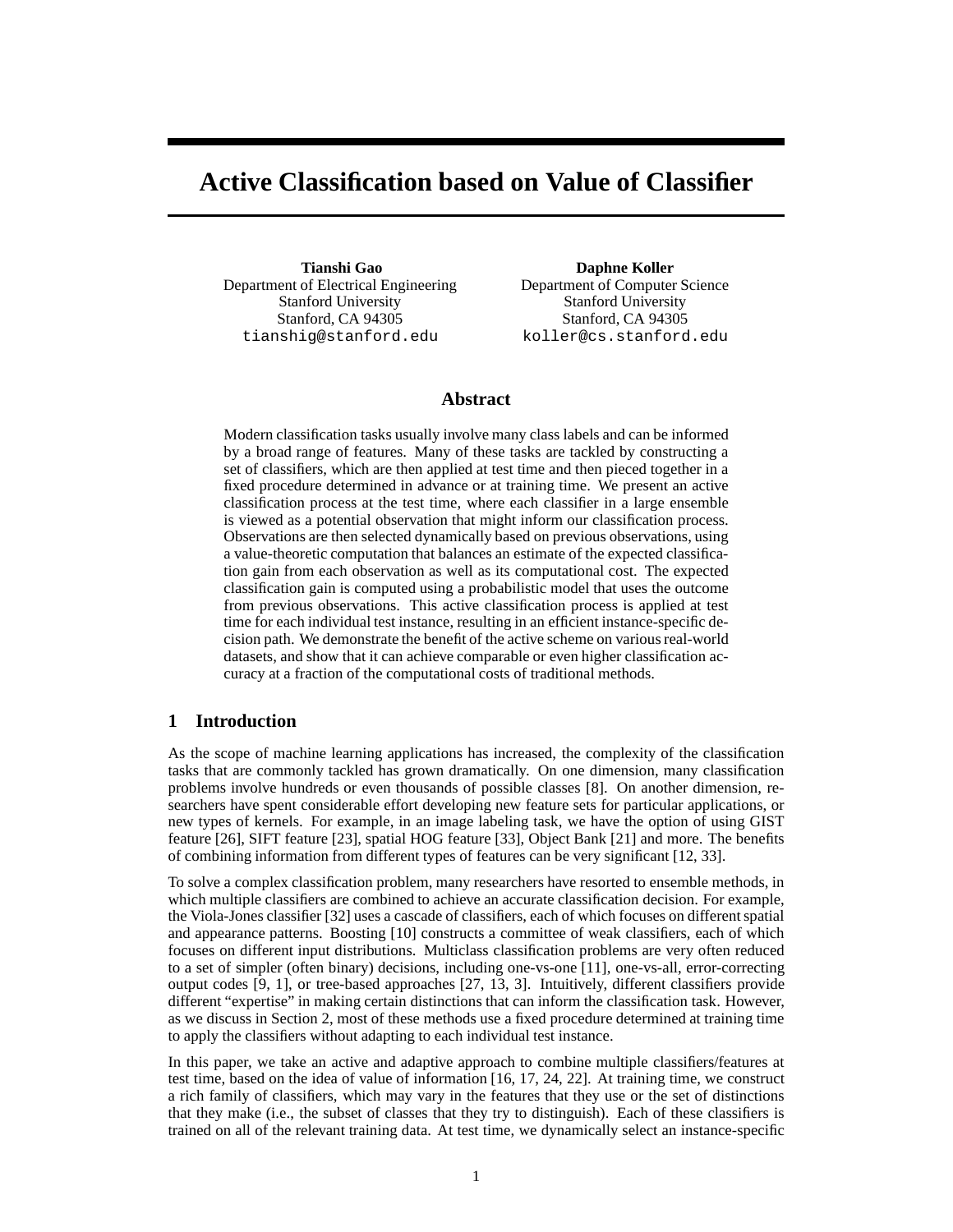subset of classifiers. We view each our pre-trained classifier as a possible observation we can make about an instance; each one adds a potential value towards our ability to classify the instance, but also has a cost. Starting from an empty set of observations, at each stage, we use a myopic value-ofinformation computation to select the next classifier to apply to the instance in a way that attempts to increase the accuracy of our classification state (e.g., decrease the uncertainty about the class label) at a low computational cost. This process stops when one of the suitable criteria is met (e.g., if we are sufficiently confident about the prediction). We provide an efficient probabilistic method for estimating the uncertainty of the class variable and about the expected gain from each classifier. We show that this approach provides a natural trajectory, in which simple, cheap classifiers are applied initially, and used to provide guidance on which of our more expensive classifiers is likely to be more informative. In particular, we show that we can get comparable (or even better) performance to a method that uses a large range of expensive classifiers, at a fraction of the computational cost.

## **2 Related Work**

Our classification model is based on multiple classifiers, so it resembles ensemble methods like boosting [10], random forests [4] and output-coding based multiclass classification [9, 1, 29, 14]. However, these methods use a static decision process, where all classifiers have to be evaluated before any decision can be made. Moreover, they often consider a homogeneous set of classifiers, but we consider a variety of heterogeneous classifiers with different features and function forms.

Some existing methods can make classification decisions based on partial observations. One example is a cascade of classifiers [32, 28], where an instance goes through a chain of classifiers and the decision can be made at any point if the classifier response passes some threshold. Another type of method focuses on designing the stopping criteria. Schwing et al. [30] proposed a stopping criterion for random forests such that decisions can be made based on a subset of the trees. However, these methods have a fixed evaluation sequence for any instance, so there is no adaptive selection of which classifiers to use based on what we have already observed.

Instance-specific decision paths based on previous observations can be found in decision tree style models, e.g., DAGSVM [27] and tree-based methods [15, 13, 3]. Instead of making hard decisions based on individual observations like these methods, we use a probabilistic model to fuse information from multiple observations and only make decisions when it is sufficiently confident.

When observations are associated with different features, our method also performs feature selection. Instead of selecting a fixed set of features in the learning stage [34], we actively select instancespecific features in the test stage. Furthermore, our method also considers computational properties of the observations. Our selection criterion trades off between the statistical gain and the computational cost of the classifier, resulting in a computationally efficient cheap-to-expensive evaluation process. Similar ideas are hard-coded by Vedaldi et al. [31] without adaptive decisions about when to switch to which classifier with what cost. Angelova et al. [2] performed feature selection to achieve certain accuracy under some computational budget, but the selection is at training time without adaptation to individual test instances. Chai et al. [5] considered test-time feature value acquisition with a strong assumption that observations are conditionally independent given the class variable.

Finally, our work is inspired by decision-making under uncertainty based on value of information [16, 17, 24, 22]. For classification, Krause and Guestrin [19] used it to compute a conditional plan for asking the expert, trying to optimize classification accuracy while requiring as little expert interaction as possible. In machine learning, Cohn et al. [7] used active learning to select training instances to reduce the labeling cost and speedup the learning, while our work focuses on inference.

# **3 Model**

We denote the instance and label pair as  $(X, Y)$ . Furthermore, we assume that we have been provided a set of trained classifiers H, where  $h_i \in \mathcal{H} : \mathcal{X} \to \mathbb{R}$  can be any real-valued classifiers (functions) from existing methods. For example, for multiclass classification,  $h_i$  can be one-vs-all classifiers, one-vs-one classifiers and weak learners from the boosting algorithms. Note that  $h_i$ 's do not have to be homogeneous meaning that they can have different function forms, e.g., linear or nonlinear, and more importantly they can be trained on different types of features with various computational costs. Given an instance x, our goal is to infer Y by sequentially selecting one  $h_i$  to evaluate at a time, based on what has already been observed, until we are sufficiently confident about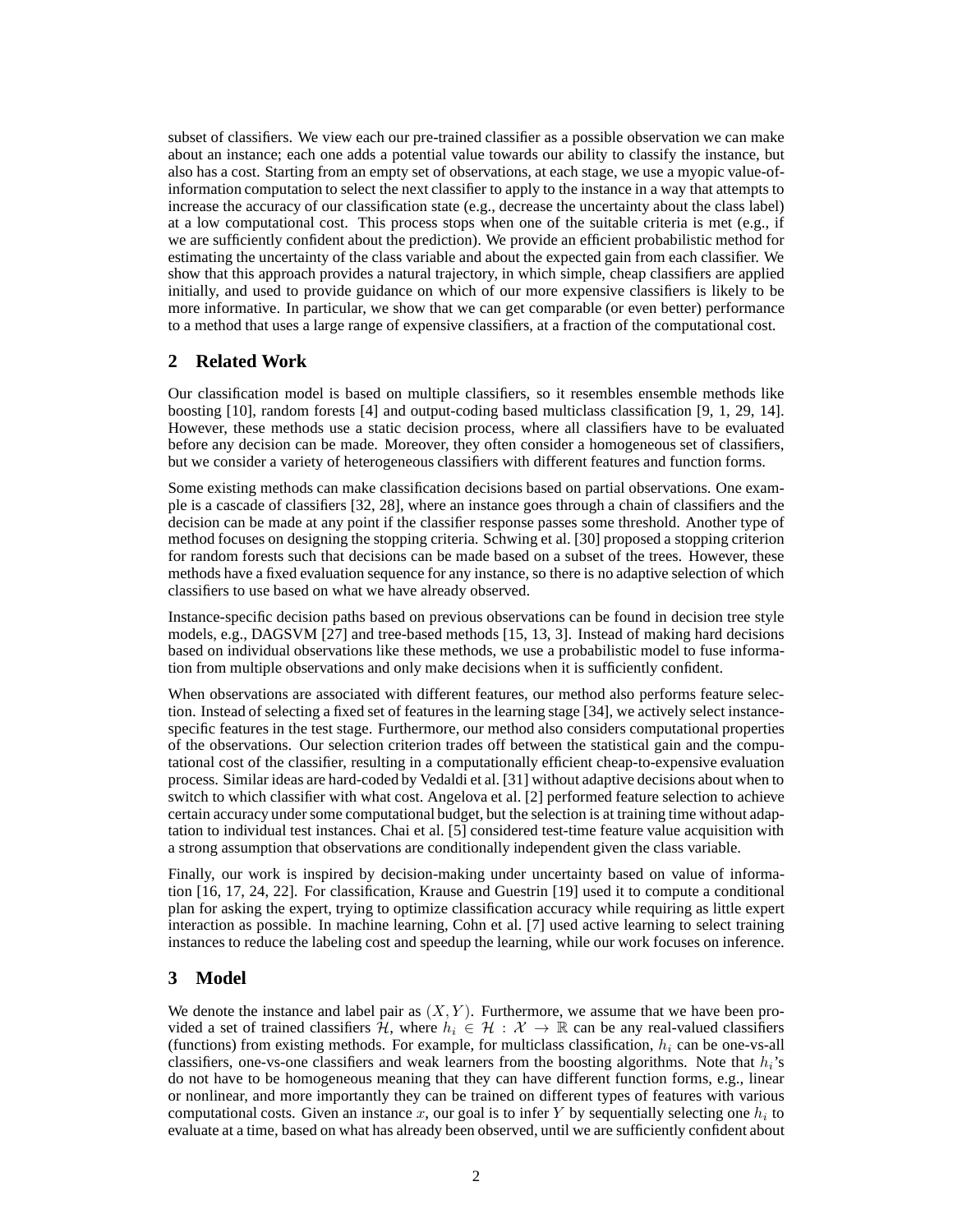Y or some other stopping criterion is met, e.g., the computational constraint. The key in this process is how valuable we think a classifier  $h_i$  is, so we introduce the value of a classifier as follows.

**Value of Classifier.** Let  $\mathcal O$  be the set of classifiers that have already been evaluated (empty at the beginning). Denote the random variable  $M_i = h_i(X)$  as the response/margin of the *i*-th classifier in H and denote the random vector for the observed classifiers as  $\mathbf{M}_{\mathcal{O}} = [\tilde{M}_{o_1}, M_{o_2}, \dots, M_{o_{|\mathcal{O}|}}]^T$ , where  $\forall o_i \in \mathcal{O}$ . Given the actual observed values  $m_{\mathcal{O}}$  of  $M_{\mathcal{O}}$ , we have a posterior  $P(Y|m_{\mathcal{O}})$ over Y. For now, suppose we are given a reward  $R: P \to \mathbb{R}$  which takes in a distribution P and returns a real value indicating how preferable P is. Furthermore, we use  $C(h_i|O)$  to denote the computational cost of evaluating classifier  $h_i$  conditioned on the set of evaluated classifiers  $\mathcal{O}$ . This is because if  $h_i$  shares the same feature with some  $o_i \in \mathcal{O}$ , we do not need to compute the feature again. With some chosen reward R and a computational model  $C(h_i|O)$ , we define the value of an unobserved classifier as follows.

**Definition 1** The value of classifier  $V(h_i|_{\mathbf{m}_\mathcal{O}})$  for a classifier  $h_i$  given the observed classifier responses  $\mathbf{m}_{\mathcal{O}}$  is the combination of the expected reward of the state informed by  $h_i$  and the compu*tational cost of h<sub>i</sub>. Formally,* 

$$
V(h_i|\mathbf{m}_{\mathcal{O}}) \stackrel{\Delta}{=} \int P(m_i|\mathbf{m}_{\mathcal{O}})R(P(Y|m_i, \mathbf{m}_{\mathcal{O}}))dm_i - \frac{1}{\tau}C(h_i|\mathcal{O})
$$
  

$$
= E_{m_i \sim P(M_i|\mathbf{m}_{\mathcal{O}})}[R(P(Y|m_i, \mathbf{m}_{\mathcal{O}}))] - \frac{1}{\tau}C(h_i|\mathcal{O})
$$
 (1)

The value of classifier has two parts corresponding to the statistical and computational properties of the classifier respectively. The first part  $V_R(h_i | \mathbf{m}_{\mathcal{O}}) \triangleq E[R(P(Y|m_i, \mathbf{m}_{\mathcal{O}}))]$  is the expected reward of  $P(Y|m_i, \mathbf{m}_{\mathcal{O}})$ , where the expectation is with respect to the posterior of  $M_i$  given  $\mathbf{m}_{\mathcal{O}}$ . The second part  $V_C(h_i | \mathbf{m}_\mathcal{O}) \triangleq -\frac{1}{\tau} C(h_i | \mathcal{O})$  is a computational penalty incurred by evaluating the classifier  $h_i$ . The constant  $\tau$  controls the tradeoff between the reward and the cost.

Given the definition of the value of classifier, at each step of our sequential evaluations, our goal is to pick  $h_i$  with the highest value:

$$
h^* = \underset{h_i \in \mathcal{H} \setminus \mathcal{O}}{\operatorname{argmax}} V(h_i | \mathbf{m}_{\mathcal{O}}) = \underset{h_i \in \mathcal{H} \setminus \mathcal{O}}{\operatorname{argmax}} V_R(h_i | \mathbf{m}_{\mathcal{O}}) + V_C(h_i | \mathbf{m}_{\mathcal{O}})
$$
(2)

We introduce the building blocks of the value of classifier, i.e., the reward, the cost and the probabilistic model in the following, and then explain how to compute it.

**Reward Definition.** We propose two ways to define the reward  $R : P \to \mathbb{R}$ .

*Residual Entropy*. From the information-theoretical point of view, we want to reduce the uncertainty of the class variable  $Y$  by observing classifier responses. Therefore, a natural way to define the reward is to consider the negative residual entropy, that is the lower the entropy the higher the reward. Formally, given some posterior distribution  $P(Y | m_{\mathcal{O}})$ , we define

$$
R(P(Y|\mathbf{m}_{\mathcal{O}})) = -H(Y|\mathbf{m}_{\mathcal{O}}) = \sum_{y} P(y|\mathbf{m}_{\mathcal{O}}) \log P(y|\mathbf{m}_{\mathcal{O}})
$$
(3)

The value of classifier under this reward definition is closely related to information gain. Specifically,

$$
V_R(h_i|\mathbf{m}_{\mathcal{O}}) = E_{m_i \sim P(M_i|\mathbf{m}_{\mathcal{O}})}[-H(Y|m_i, \mathbf{m}_{\mathcal{O}})] + H(Y|\mathbf{m}_{\mathcal{O}}) - H(Y|\mathbf{m}_{\mathcal{O}})
$$
  
=  $I(Y; M_i|\mathbf{m}_{\mathcal{O}}) - H(Y|\mathbf{m}_{\mathcal{O}})$  (4)

Since  $H(Y | m_{\mathcal{O}})$  is a constant w.r.t.  $h_i$ , we have

$$
h^* = \underset{h_i \in \mathcal{H}/\mathcal{O}}{\text{argmax}} \ V_R(h_i | \mathbf{m}_{\mathcal{O}}) + V_C(h_i | \mathbf{m}_{\mathcal{O}}) = \underset{h_i \in \mathcal{H}/\mathcal{O}}{\text{argmax}} \ I(Y; M_i | \mathbf{m}_{\mathcal{O}}) + V_C(h_i | \mathbf{m}_{\mathcal{O}}) \tag{5}
$$

Therefore, at each step, we want to pick the classifier with the highest mutual information with the class variable Y given the observed classifier responses  $m<sub>o</sub>$  with a computational constraint.

*Classification Loss*. From the classification loss point of view, we want to minimize the expected loss when choosing classifiers to evaluate. Therefore, given a loss function  $\Delta(y, y')$  specifying the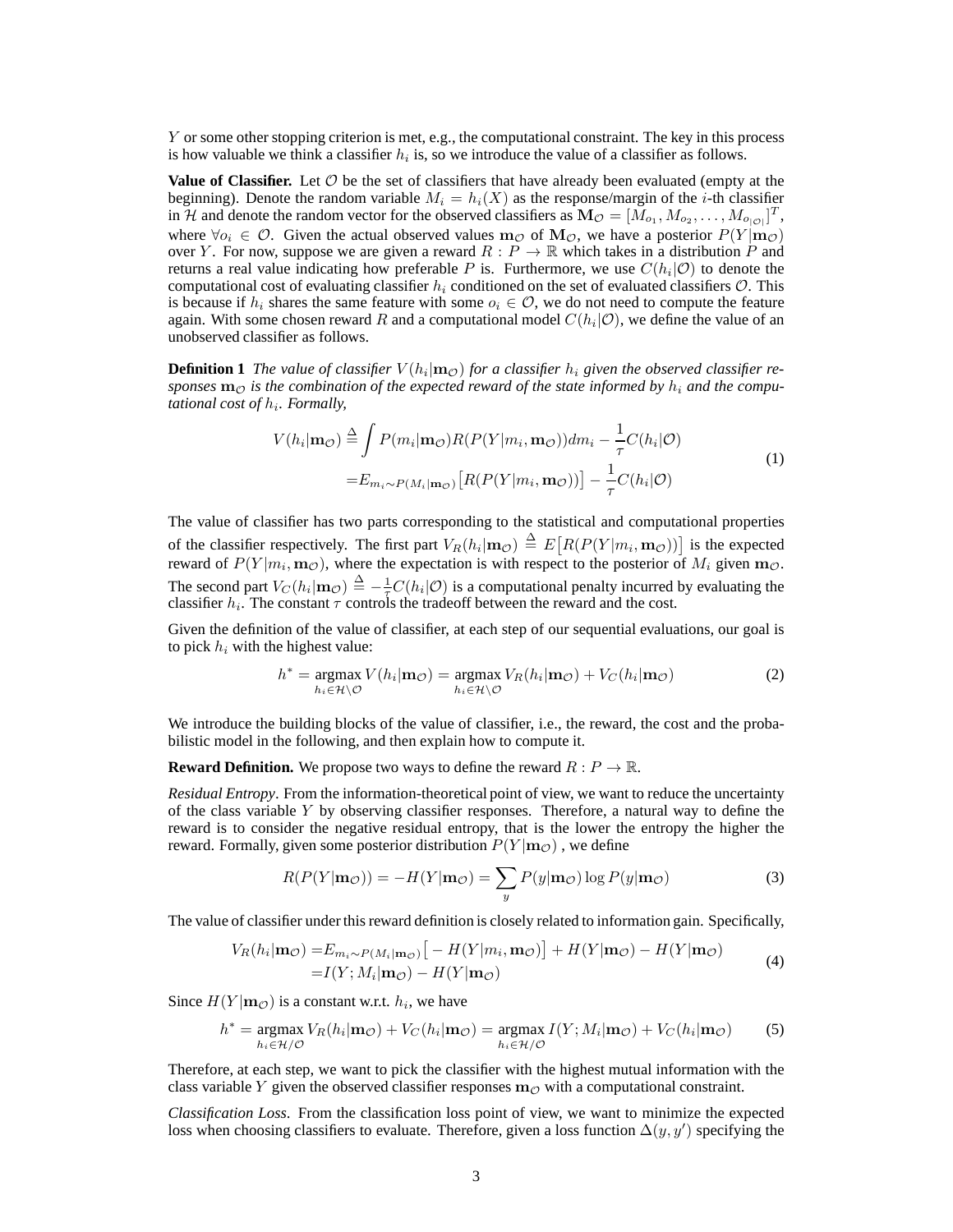penalty of classifying an instance of class  $y$  to  $y'$ , we can define the reward as the negative of the minimum expected loss:

$$
R(P(Y|\mathbf{m}_{\mathcal{O}})) = -\min_{y'} \sum_{y} P(y|\mathbf{m}_{\mathcal{O}}) \Delta(y, y') = -\min_{y'} E_{y \sim P(Y|\mathbf{m}_{\mathcal{O}})} [\Delta(y, y')]
$$
(6)

To gain some intuition about this definition, consider a 0-1 loss function, i.e.,  $\Delta(y, y') = \mathbf{1}{y \neq y'}$ , then  $R(P(Y | m_{\mathcal{O}})) = -1 + \max_{y'} P(y' | m_{\mathcal{O}})$ . To maximize R, we want the peak of  $P(Y | m_{\mathcal{O}})$  to be as high as possible. In our experiment, these two reward definitions give similar results.

**Classification Cost.** The cost of evaluating a classifier h on an instance x can be broken down into two parts. The first part is the cost of computing the feature  $\phi : \mathcal{X} \to \mathbb{R}^n$  on which h is built, and the second is the cost of computing the function value of h given the input  $\phi(x)$ . If h shares the same feature as some evaluated classifiers in  $\mathcal{O}$ , then  $C(h|\mathcal{O})$  only consists of the cost of evaluating the function h, otherwise it will also include the cost of computing the feature input  $\phi$ . Note that computing  $\phi$  is usually much more expensive than evaluating the function value of h.

**Probabilistic Model.** Given a test instance  $x$ , we construct an instance-specific joint distribution over Y and the selected observations  $M_{\mathcal{O}}$ . Our probabilistic model is a mixture model, where each component corresponds to a class  $Y = y$ , and we use a uniform prior  $P(Y)$ . Starting from an empty O, we model  $P(\tilde{M}_i, Y)$  as a mixture of Gaussian distributions. At each step, given the selected  $\tilde{M_{\mathcal{O}}}$ , we model the new joint distribution  $P(M_i, \mathbf{M}_{\mathcal{O}}, Y) = P(M_i | \mathbf{M}_{\mathcal{O}}, Y) P(\mathbf{M}_{\mathcal{O}}, Y)$  by modeling the new  $P(M_i|M_{\mathcal{O}}, Y = y)$  as a linear Gaussian, i.e.,  $P(M_i|M_{\mathcal{O}}, Y = y) = \mathcal{N}(\theta_y^T \mathbf{M}_{\mathcal{O}}, \sigma_y^2)$ . As we show in Section 5, this choice of probabilistic model works well empirically. We discuss how to learn the distribution and do inference in the next section.

#### **4 Learning and Inference**

**Learning**  $P(M_i | \mathbf{m}_{\mathcal{O}}, y)$ . Given the subset of the training set  $\{(x^{(j)}, y^{(j)} = y)\}_{j=1}^{N_y}$  corresponding to the instances from class y, we denote  $m_i^{(j)} = h_i(x^{(j)})$ , then our goal is to learn  $P(M_i | \mathbf{m}_{\mathcal{O}}, y)$ from  $\{(\mathbf{m}^{(j)}, y^{(j)} = y)\}_{j=1}^{N_y}$ . If  $\mathcal{O} = \emptyset$ , then  $P(M_i | \mathbf{m}_{\mathcal{O}}, y)$  reduces to the marginal distribution  $P(M_i|y) = \mathcal{N}(\mu_y, \sigma_y^2)$ , and based on maximum likelihood estimation, we have  $\mu_y = \frac{1}{N_y} \sum_j m_i^{(j)}$ , and  $\sigma_y^2 = \frac{1}{N_y} \sum_j (m_i^{(j)} - \mu_y)^2$ . If  $\mathcal{O} \neq \emptyset$ , we assume that  $P(M_i | \mathbf{m}_{\mathcal{O}}, y)$  is a linear Gaussian, i.e.,  $\mu_y = \theta_y^T \mathbf{m}_{\mathcal{O}}$ . Note that we also append a constant 1 to  $\mathbf{m}_{\mathcal{O}}$  as the bias term. Since we know  $m_{\mathcal{O}}$  at test time, we estimate  $\theta_y$  and  $\sigma_y^2$  by maximizing the local likelihood with a Gaussian prior on  $\theta_y$ . Specifically, for each training instance j from class y, let  $w_j = e^{-\frac{|\text{Im}\phi - \text{m}_Q^{(j)}|^2}{\beta}}$ , where  $\beta$  is a bandwidth parameter, then the *regularized local log likelihood* is

$$
\mathcal{L}(\theta_y, \sigma_y; \mathbf{m}_{\mathcal{O}}) = -\lambda \|\theta_y\|_2^2 + \sum_{j=1}^{N_y} w_j \log \mathcal{N}(m_i^{(j)}; \theta_y^T \mathbf{m}_{\mathcal{O}}^{(j)}, \sigma_y^2)
$$
(7)

where we overload the notation  $\mathcal{N}(x; \mu_y, \sigma_y^2)$  to mean the value of a Gaussian PDF with mean  $\mu_y$  and variance  $\sigma_y^2$  evaluated at x. Note that maximizing (7) is equivalent to locally weighted regression [6] with  $\ell_2$  regularization. Maximizing (7) results in:

$$
\hat{\theta}_y = \underset{\theta_y}{\text{argmin}} \lambda \parallel \theta_y \parallel_2^2 + \sum_{j=1}^{N_y} w_j \parallel m_i^{(j)} - \theta_y^T \mathbf{m}_{\mathcal{O}}^{(j)} \parallel_2^2 = (\bar{\mathbf{M}}_{\mathcal{O}}^T \mathbf{W} \bar{\mathbf{M}}_{\mathcal{O}} + \lambda \mathbf{I})^{-1} \bar{\mathbf{M}}_{\mathcal{O}}^T \mathbf{W} \bar{\mathbf{M}}_i \tag{8}
$$

where  $\bar{M}_{\cal{O}}$  is a matrix whose j-th row is  $m_{\cal{O}}^{(j)T}$ , W is a diagonal matrix whose diagonal entries are  $w_j$ 's,  $\bar{M}_i$  is an column vector whose j-th element is  $m_i^{(j)}$  $i^{(j)}$ , and **I** is an identity matrix. It is worth noting that  $(\bar{M}_{\mathcal{O}}^T W \bar{M}_{\mathcal{O}} + \lambda I)^{-1} W$  in (8) does not depend on i, so it can be computed once and shared for different classifiers  $h_i$ 's. Finally, the estimated  $\sigma_y^2$  is

$$
\hat{\sigma_y}^2 = \frac{1}{\sum_{j=1}^{N_y} w_j} \sum_{j=1}^{N_y} w_j \parallel m_i^{(j)} - \hat{\theta_y}^T \mathbf{m}_{\mathcal{O}}^{(j)} \parallel^2
$$
\n(9)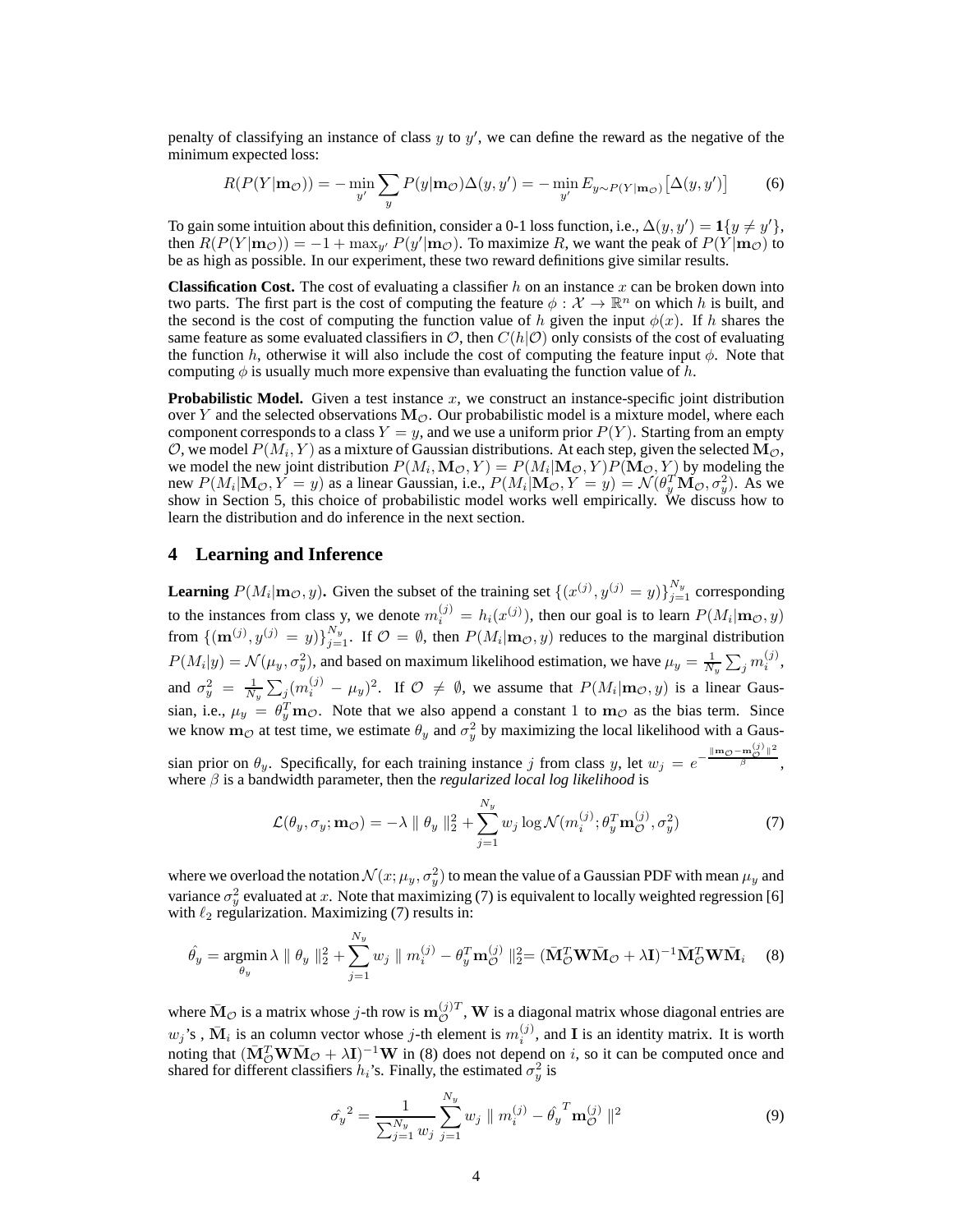**Computing**  $V(f_i | \mathbf{m}_\mathcal{O})$ . Given the learned distribution, we can easily compute the two CPDs in (1), i.e.,  $P(M_i | m_\mathcal{O})$  and  $P(Y | m_i, m_\mathcal{O})$ .  $P(M_i | m_\mathcal{O})$  can be obtained as  $P(M_i | m_\mathcal{O})$  =  $\sum_{y} P(M_i | \mathbf{m}_{\mathcal{O}}, y) P(y | \mathbf{m}_{\mathcal{O}})$ , where  $P(Y | \mathbf{m}_{\mathcal{O}})$  is the posterior over Y given some observation  $\mathbf{m}_{\mathcal{O}}$  which is tracked over iterations. Specifically,  $P(Y|m_i, \mathbf{m}_{\mathcal{O}}) \propto P(m_i, \mathbf{m}_{\mathcal{O}}|Y)P(Y) =$  $P(m_i | \mathbf{m}_{\mathcal{O}}, Y) P(\mathbf{m}_{\mathcal{O}} | Y) P(Y)$ , where all terms are available by caching previous computations. Finally, to compute  $V(f_i | m_\mathcal{O})$ , the computational part  $V_C(f_i | m_\mathcal{O})$  is just a lookup in a cost table, and the expected reward part  $V_R(f_i | \mathbf{m}_{\mathcal{O}})$  can be rewritten as:

$$
V_R(h_i|\mathbf{m}_{\mathcal{O}}) = \sum_{y} P(y|\mathbf{m}_{\mathcal{O}}) E_{m_i \sim P(M_i|\mathbf{m}_{\mathcal{O}},y)} \left[ R(P(Y|m_i, \mathbf{m}_{\mathcal{O}})) \right]
$$
(10)

Therefore, each component  $E_{m_i \sim P(M_i | \mathbf{m}_{\mathcal{O}}, y)} [R(P(Y | m_i, \mathbf{m}_{\mathcal{O}}))]$  is the expectation of a function of a scalar Gaussian variable. We use Gaussian quadrature  $[18]$ <sup>1</sup> to approximate each component expectation, and then do the weighted average to get  $V_R(h_i | \mathbf{m}_\mathcal{O})$ .

**Dynamic Inference.** Given the building blocks introduced before, one can execute the classification process in  $|\mathcal{H}|$  steps, where at each step, the values of all the remaining classifiers are computed. However, this will incur a large scheduling cost. This is due to the fact that usually  $|\mathcal{H}|$  is large. For example, in multiclass classification, if we include all one-vs-one classifiers into  $\mathcal{H}, |\mathcal{H}|$  is quadratic in the number of classes. Since we are maintaining a belief over  $Y$  as observations are accumulated, we can use it to make the inference process more adaptive resulting in small scheduling cost.

*Early Stopping.* Based on the posterior  $P(Y|m_{\mathcal{O}})$ , we can make dynamic and adaptive decision about whether to continue observing new classifiers or stop the process. We propose two stopping criteria. We stop the inference process whenever either of them is met, and use the posterior over Y at that point to make classification decision. The first criterion is based on the information-theoretic point of view. Given the current posterior estimation  $P(Y|m_i, \mathbf{m}_{\mathcal{O}})$  and the previous posterior estimation  $P(Y | m_{\mathcal{O}})$ , the relative entropy (KL-divergence) between them is  $D\big(P(Y | \mathbf{m}_{\mathcal{O}}) \parallel P(Y | m_i, \mathbf{m}_{\mathcal{O}})\big)$ . We stop the inference procedure when this divergence is below some threshold  $t$ . The second criterion is based on the classification point of view. We consider the gap between the probability of the current best class and that of the runner-up. Specifically, we define the *margin* given a posterior  $P(Y | m_{\mathcal{O}})$  as  $\delta_m(P(Y | m_{\mathcal{O}})) = P(y^* | m_{\mathcal{O}}) - \max_{y \neq y^*} P(Y | m_{\mathcal{O}})$ , where  $y^* = \argmax_y P(y|\mathbf{m}_{\mathcal{O}})$ . If  $\delta_m(P(Y|\mathbf{m}_{\mathcal{O}})) \ge t'$ , then the inference stops.

*Dynamic Pruning of Class Space.* In many cases, a class is mainly confused with a small number of other classes (the confusion matrix is often close to sparse). This implies that after observing a few classifiers, the posterior  $P(Y | m_Q)$  is very likely to be dominated by a few modes leaving the rest with very small probability. For those classes y with very small  $P(y|m_{\mathcal{O}})$ , their contributions to the value of classifier (10) are negligible. Therefore, when computing (10), we ignore the components whose  $P(y|m_{\mathcal{O}})$  is below some small threshold (equivalent to setting the contribution from this component to 0). Furthermore, when  $P(y|\mathbf{m}_{\mathcal{O}})$  falls below some very small threshold for a class y, we will not estimate the likelihood related to y, i.e.,  $P(M_i | \mathbf{m}_{\mathcal{O}}, y)$ , but use a small constant.

*Dynamic Classifier Space.* To avoid computing the values of all the remaining classifiers, we can dynamically restrict the search space of classifiers to those having high expected mutual information with Y with respect to the current posterior  $P(Y | m_{\mathcal{O}})$ . Specifically, during the training, for each classifier  $h_i$  we can compute the mutual information  $I(M_i; B_y)$  between its response  $M_i$  and a class y, where  $B_y$  is a binary variable indicating whether an instance is from class y or not. Given our current posterior  $P(Y | m_{\mathcal{O}})$ , we tried two ways to rank the unobserved classifiers. First, we simply select the top L classifiers with the highest  $I(M_i; B_{\hat{y}})$ , where  $\hat{y}$  is the most probable class based on current posterior. Since we can sort classifiers in the training stage, this step is constant time. Another way is that for each classifier, we can compute a weighted mutual information score, i.e.,  $\sum_{y} P(y | \mathbf{m}_{\mathcal{O}}) I(M_i; B_y)$ , and we restrict the classifier space to those with the top L scores. Note that computing the scores is very efficient, since it is just an inner product between two vectors, where  $I(Y; B_y)$ 's have been computed and cached before testing. Our experiments showed that these two scores have similar performances, and we used the first method to report the results.

**Analysis of Time Complexity.** At each iteration t, the scheduling overhead includes selecting the top L candidate observations, and for each candidate i, learning  $P(M_i | \mathbf{m}_{\mathcal{O}}, y)$  and computing

<sup>&</sup>lt;sup>1</sup>We found that 3 or 5 points provide an accurate approximation.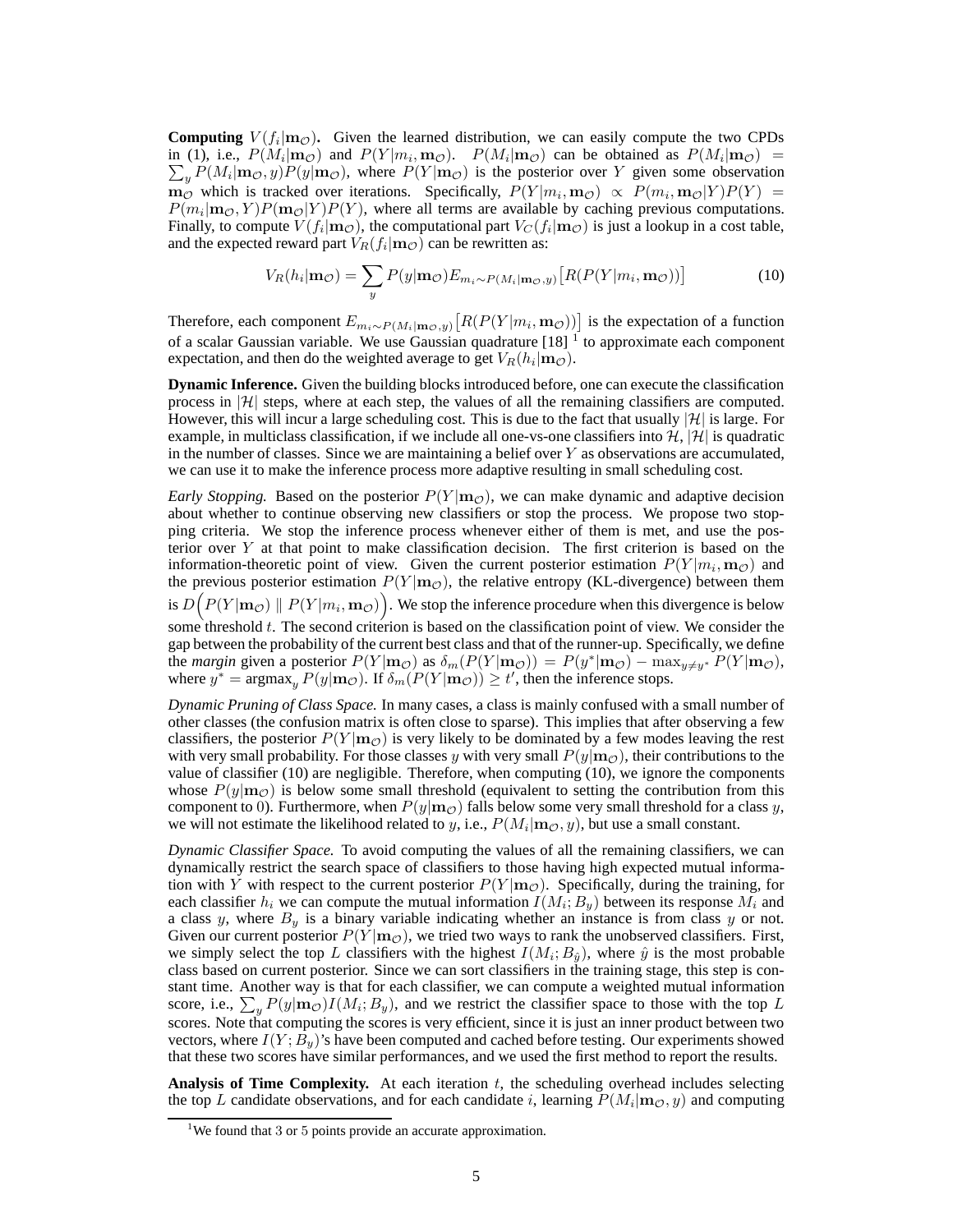

Figure 1: (Best viewed magnified and in colors) Performance comparisons on UCI datasets. From the left to right are the results on satimage, pendigits, vowel and letter (in log-scale) datasets. Note that the error bars for pendigits and letter datasets are very small (around 0.5% on average).

 $V(f_i | \mathbf{m}_{\mathcal{O}})$ . First, selecting the top L candidate observations is a constant time, since we can sort the observations based on  $I(M_i; B_y)$  before the test process. Second, estimating  $P(M_i | \mathbf{m}_{\mathcal{O}}, y)$ requires computing  $(8)$  and  $(9)$  for different y's. Given our dynamic pruning of class space, suppose there are only  $N_{t,Y}$  promising classes to consider instead of the total number of classes K. Since  $(\bar{M}_{\mathcal{O}}^T \mathbf{W} \bar{M}_{\mathcal{O}} + \lambda \mathbf{I})^{-1} \mathbf{W}$  in (8) does not depend on i, we compute it for each promising class, which takes  $O(tN_y^2 + t^2N_y + t^3)$  floating point operations, and share it for different *i*'s. After computing this shared component, for each pair of  $i$  and a promising class, computing (8) and (9) both take  $O(tN_y)$ . Finally, computing (10) takes  $O(N_{t, Y}^2)$ . Putting everything together, the overall cost at iteration t is  $O(N_{t,Y}(tN_y^2 + t^2N_y + t^3) + LN_{t,Y}tN_y + LN_{t,Y}^2)$ . The key to have a low cost is to effectively prune the class space (small  $N_{t,Y}$ ) and reach a decision quickly (small t).

## **5 Experimental Results**

We performed experiments on a collection of four UCI datasets [25] and on a scene recognition dataset [20]. All tasks are multiclass classification problems. The first set of experiments focuses on a single feature type and aims to show that (i) our probabilistic model is able to combine multiple binary classifiers to achieve comparable or higher classification accuracy than traditional methods; (ii) our active evaluation strategy successfully selects a significantly fewer number of classifiers. The second set of experiments considers multiple features, with varying computational complexities. This experiment shows the real power of our active scheme. Specifically, it dynamically selects an instance-specific subset of features, resulting in higher classification accuracy of using all features but with a significant reduction in the computational cost.

**Basic Setup.** Given a feature  $\phi$ , our set of classifiers  $\mathcal{H}_{\phi}$  consists of all one-vs-one classifiers, all one-vs-all classifiers, and all node classifiers from a tree-based method [13], where a node classifier can be trained to distinguish two arbitrary clusters of classes. Therefore, for a K-class problem, the number of classifiers given a single feature is  $|\mathcal{H}_{\phi}| = \frac{(K-1)K}{2} + K + N_{\phi,\text{tree}}$ , where  $N_{\phi,\text{tree}}$  is the number of nodes in the tree model. If there are multiple features  $\{\phi_i\}_{i=1}^F$ , our pool of classifiers is  $\mathcal{H}=\cup_{i=1}^F\mathcal{H}_{\phi_i}.$  The form of all classifiers is linear SVM for the first set of experiments and nonlinear SVM with various kernels for the second set of experiments. During training, in addition to learning the classifiers, we also need to compute the response  $m_i^{(j)}$  of each classifier  $h_i \in \mathcal{H}$  for each training instance  $x^{(j)}$ . In order to make the training distribution of the classifier responses better match the test distribution, when evaluating classifier  $h_i$  on  $x^{(j)}$ , we do not want  $h_i$  to be trained on  $x^{(j)}$ . To achieve this, we use a procedure similar to cross validation. Specifically, we split the training set into 10 folds, and for each fold, instances from this fold are tested using the classifiers trained on the other 9 folds. After this procedure, each training instance  $x^{(j)}$  will be evaluated by all  $h_i$ 's. Note that the classifiers used in the test stage are trained on the entire training set. Although for different training instances  $x^{(j)}$  and  $x^{(k)}$  from different folds and a test instance x,  $m_i^{(j)}$  $\binom{j}{i},\,m_i^{(k)}$  $i^{(k)}$  and  $m_i$  are obtained using different  $h_i$ 's, our experimental results confirmed that their empirical distributions are close enough to achieve good performance.

**Standard Multiclass Problems from UCI Repository.** The first set of experiments are done on four standard multiclass problems from the UCI machine learning repository [25]: vowel (speech recognition, 11 classes), letter (optical character recognition, 26 classes), satimage (pixel-based classification/segmentation on satellite images, 6 classes) and pendigits (hand written digits recognition,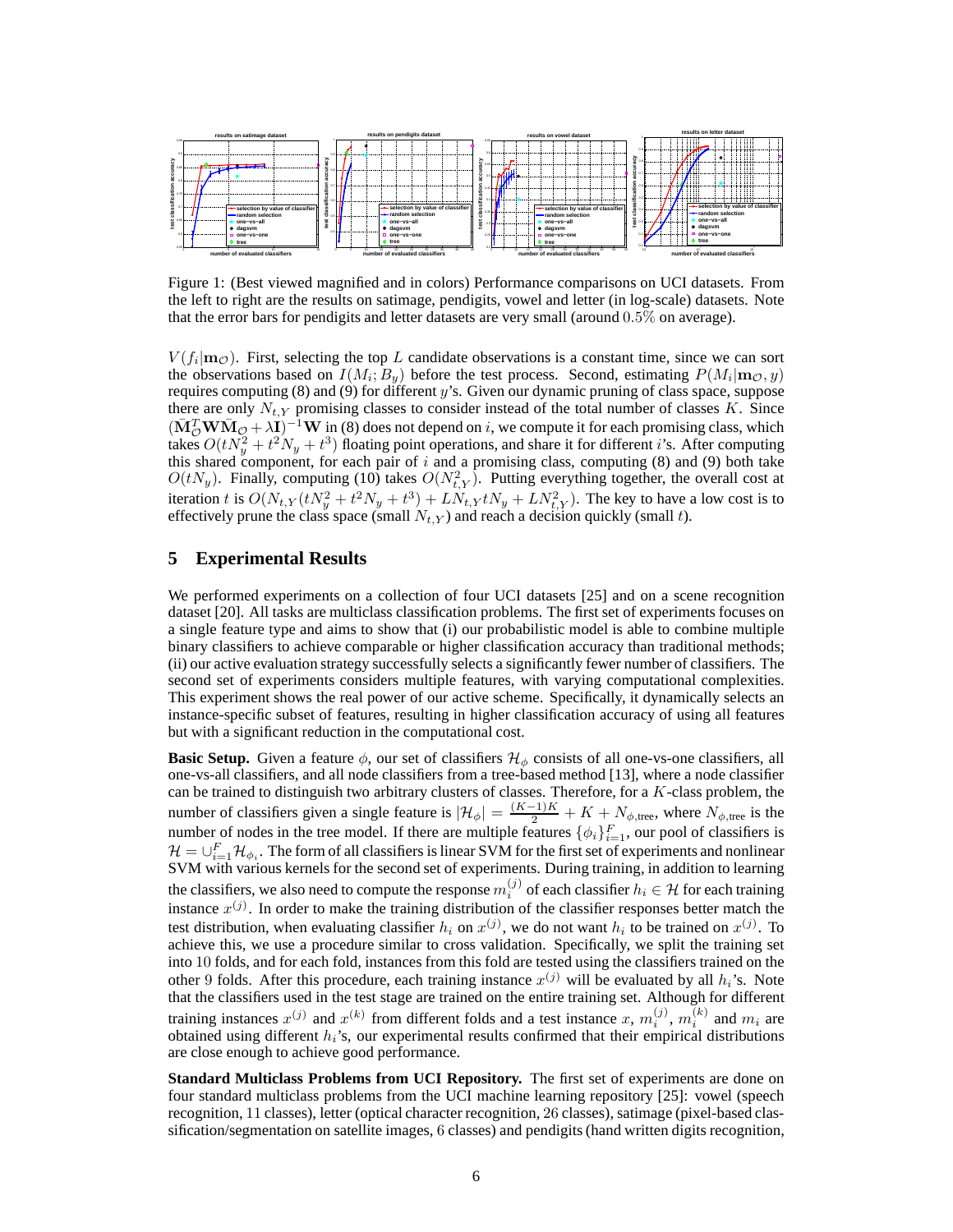10 classes). We used the same training/test split as specified in the UCI repository. For each dataset, there is only one type of feature, so it will be computed at the first step no matter which classifier is selected. After that, all classifiers have the same complexity, so the results will be independent of the  $\tau$  parameter in the definition of value of classifier (1). For the baselines, we have one-vs-one with max win, one-vs-all, DAGSVM [27] and a tree-based method [13]. These methods vary both in terms of what set of classifiers they use and how those classifiers are evaluated and combined. To evaluate the effectiveness of our classifier selection scheme, we introduce another baseline that selects classifiers randomly, for which we repeated the experiments for 10 times and the average and one standard deviation are reported. We compare different methods in terms of both the classification accuracy and the number of evaluated classifiers. For our algorithm and the random selection baseline, we show the accuracy over iterations as well. Since in our framework the number of iterations (classifiers) needed varies over instances due to early stopping, the maximum number of iterations shown is defined as the mean plus one standard derivation of the number of classifier evaluations of all test instances. In addition, for the tree-based method, the number of evaluated classifiers is the mean over all test instances.

Figure 1 shows a set of results. As can be seen, our method can achieve comparable or higher accuracy than traditional methods. In fact, we achieved the best accuracy on three datasets and the gains over the runner-up methods are 0.2%, 5.2%, 8.2% for satimage, vowel, and letter datasets respectively. We think the statistical gain might come from two facts: (i) we are performing instancespecific "feature selection" to only consider those most informative classifiers; (ii) another layer of probabilistic model is used to combine the classifiers instead of the uniform voting of classifiers used by many traditional methods. In terms of the number of evaluated classifiers, our active scheme is very effective: the mean number of classifier evaluations for 6-class, 10-class, 11-class and 26-class problems are 4.50, 3.22, 6.15 and 7.72. Although the tree-based method can also use a few number of classifiers, sometimes it suffers from a significant drop in accuracy like on the vowel and letter datasets. Furthermore, compared to the random selection scheme, our method can effectively select more informative classifiers resulting in faster convergence to a certain classification accuracy.

The performance gain of our method is not free. To maintain a belief over the class variable Y and to dynamically select classifiers with high value, we have introduced additional computational costs, i.e., estimating conditional distributions and computing the value of classifiers. For example, this additional cost is around 10ms for satimage, however, evaluating a linear classifier only takes less than 1ms due to very low feature dimension, so the actual running time of the active scheme is higher than one-vs-one. Therefore, our method will have a real computational advantage only if the cost of evaluating the classifiers is higher than the cost of our probabilistic inference. We demonstrate such benefit of our method in the context of multiple high dimensional features below.

Scene Recognition. We test our active classification on a benchmark scene recognition dataset Scene15 [20]. It has 15 scene classes and 4485 images in total. Following the protocol used in [20, 21], 100 images per class are randomly sampled for training and the remaining 2985 for test.

| model                     | accuracy | feature cost    | classifier | scheduling       | total         |
|---------------------------|----------|-----------------|------------|------------------|---------------|
|                           |          | (# of features) | cost       | cost             | running time  |
| all features              | 86.40%   | 52.645s(184)    | 0.426s     | ()               | 53.071s       |
| best feature OB [21]      | 83.38%   | 6.20s           | 0.024s     | $\left( \right)$ | 6.224s        |
| fastest feature GIST [26] | 72.70%   | 0.399s          | 0.0002s    | $\Omega$         | 0.3992s       |
| ours $\tau = 25$          | 86.26%   | 1.718s(5.62)    | 0.010s     | 0.141s           | 1.869s(28.4x) |
| ours $\tau = 100$         | 86.77%   | 6.573s(4.71)    | 0.014s     | 0.116s           | 6.703s(7.9x)  |
| ours $\tau = 600$         | 88.11%   | 19.821s (4.46)  | 0.031s     | 0.094s           | 19.946s(2.7x) |

Table 1: Detailed performance comparisons on Scene15 dataset with various feature types. For our methods, we show the speedup factors with respective to using all the features in a static way.

We consider various types of features, since as shown in [33], the classification accuracy can be significantly improved by combining multiple features but at a high computational cost. Our feature set includes 7 features from [33], including GIST, spatial HOG, dense SIFT, Local Binary Pattern, self-similarity, texton histogram, geometry specific histograms (please refer to [33] for details), and another recently proposed high-level image feature Object Bank [21]. The basic idea of Object Bank is to use the responses of various object detectors as the feature. The current release of the code from the authors selected 177 object detectors, each of which outputs a feature vector  $\phi_i$  with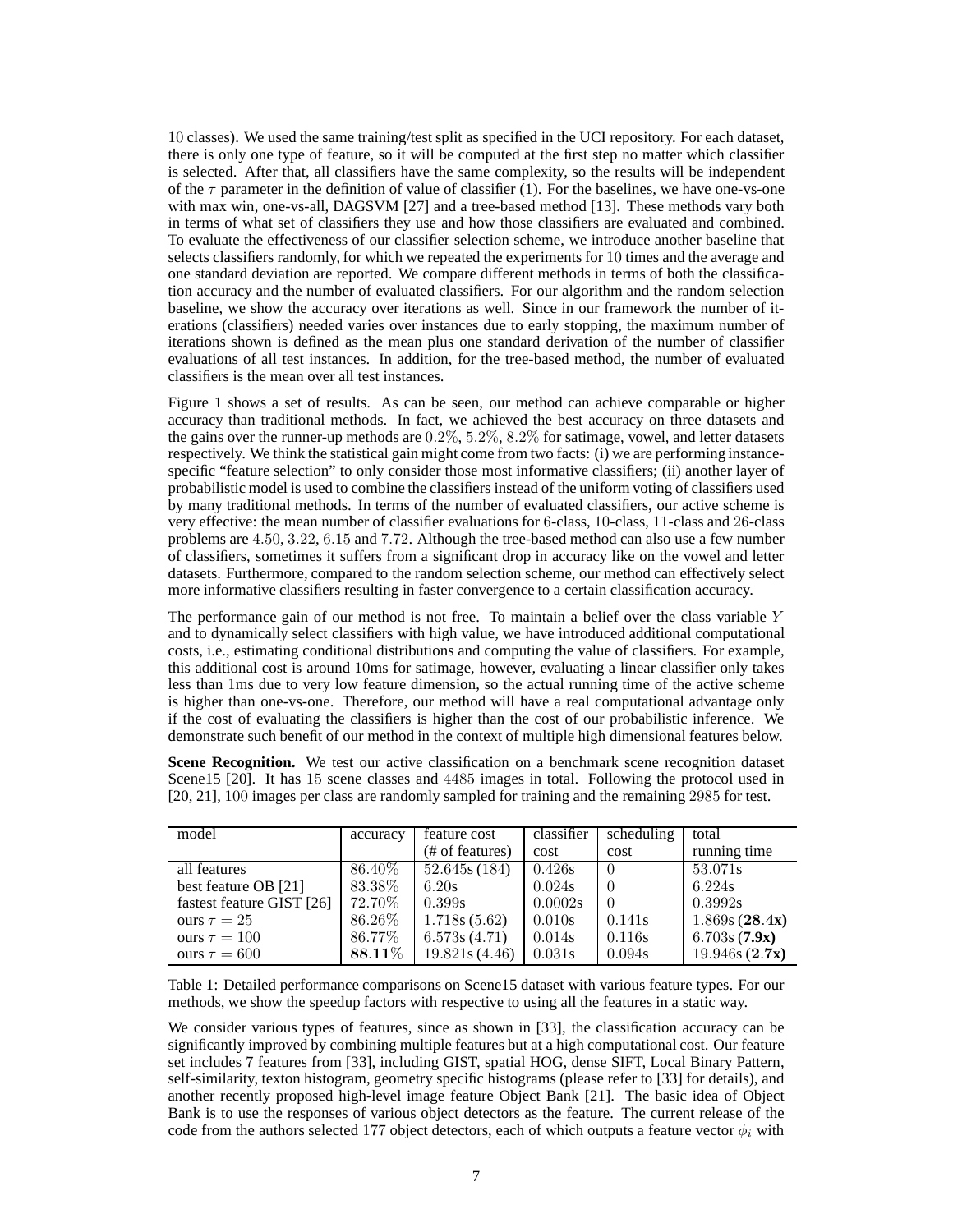dimension 252. These individual vectors are concatenated together to form the final feature vector  $\Phi = [\phi_1; \phi_2; \dots; \phi_{177}] \in \mathbb{R}^{44,604}$ . Instead of treating  $\Phi$  as an undecomposable single feature vector, we can think of it as a collection of 177 different features  $\{\phi_i\}_{i=1}^{177}$ . Therefore, our feature pool consists of 184 features in total. Their computational costs vary from 0.035 to 13.796 seconds, with the accuracy from 54% to 83%. One traditional way to combine these features is through multiple kernel learning. Specifically, we take the average of individual kernels constructed based on individual features, and train a one-vs-all SVM using the joint average kernel. Surprisingly, this simple average kernel performs comparably with learning the weights to combine them [12].

For our active classification, we will not compute all features at the beginning of the evaluation process, but will only compute a component  $\phi_i$  when a classifier h based on it is selected. We will cache all evaluated  $\phi_i$ 's, so different classifiers sharing the same  $\phi_i$  will not induce repeated computation of the common  $\phi_i$ . We decompose the computational costs per instance into three parts: (1) the feature cost, which is the time spent on computing the features; (2) the classifier cost, which is the time spent on evaluating the function value of the classifiers; (3) the scheduling cost, which is the time spent on selecting the classifiers using our method. To demonstrate the trade-off between the accuracy and computational cost in the definition of value of classifier, we run multiple experiments with various  $\tau$ 's.

The results are shown in Table 1. We also report comparisons to the best individual features in terms of either accuracy or speed (the reported accuracy is the best of one-vs-one and one-vs-all). As can be seen, combining all features using the traditional method indeed improves the accuracy significantly over those individual features, but at an expensive computational cost. However, using active classification, to achieve similar accuracy as the baseline of all features, we can get 28.4x speedup ( $\tau = 25$ ). Note that at this configuration, our method is faster than the state-of-the-art individual feature [21], and is also 2.8% better in accuracy. Furthermore, if we put more emphasis on the accuracy, we can get the best accuracy 88.11% when  $\tau = 600$ .



To further test the effectiveness of our active selection scheme, we compare with another baseline that sequentially adds one feature at a time from a filtered

Figure 2: Classification accuracy versus running time for the baseline, active classification, and various individual features.

pool of features. Specifically, we first rank the individual features based on their classification accuracy, and only consider the top 80 features (using 80 features achieves essentially the same accuracy as using 184 features). Given this selected pool, we arrange the features in order of increasing computational complexity, and then train a classifier based on the top  $N$  features for all values of  $N$  from 1 to 80. As shown in Figure 2, our active scheme is one order of magnitude faster than the baseline given the same level of accuracy.

## **6 Conclusion and Future Work**

In this paper, we presented an active classification process based on the value of classifier. We applied this active scheme in the context of multiclass classification, and achieved comparable and even higher classification accuracy with significant computational savings compared to traditional static methods. One interesting future direction is to estimate the value of features instead of individual classifiers. This is particularly important when computing the feature is much more expensive than evaluating the function value of classifiers, which is often the case. Once a feature has been computed, a set of classifiers that are built on it will be cheap to evaluate. Therefore, predicting the value of the feature (equivalent to the joint value of multiple classifiers sharing the same feature) can potentially lead to more computationally efficient classification process.

**Acknowledgment.** This work was supported by the NSF under grant No. RI-0917151, the Office of Naval Research MURI grant N00014-10-10933, and the Boeing company. We thank Pawan Kumar and the reviewers for helpful feedbacks.